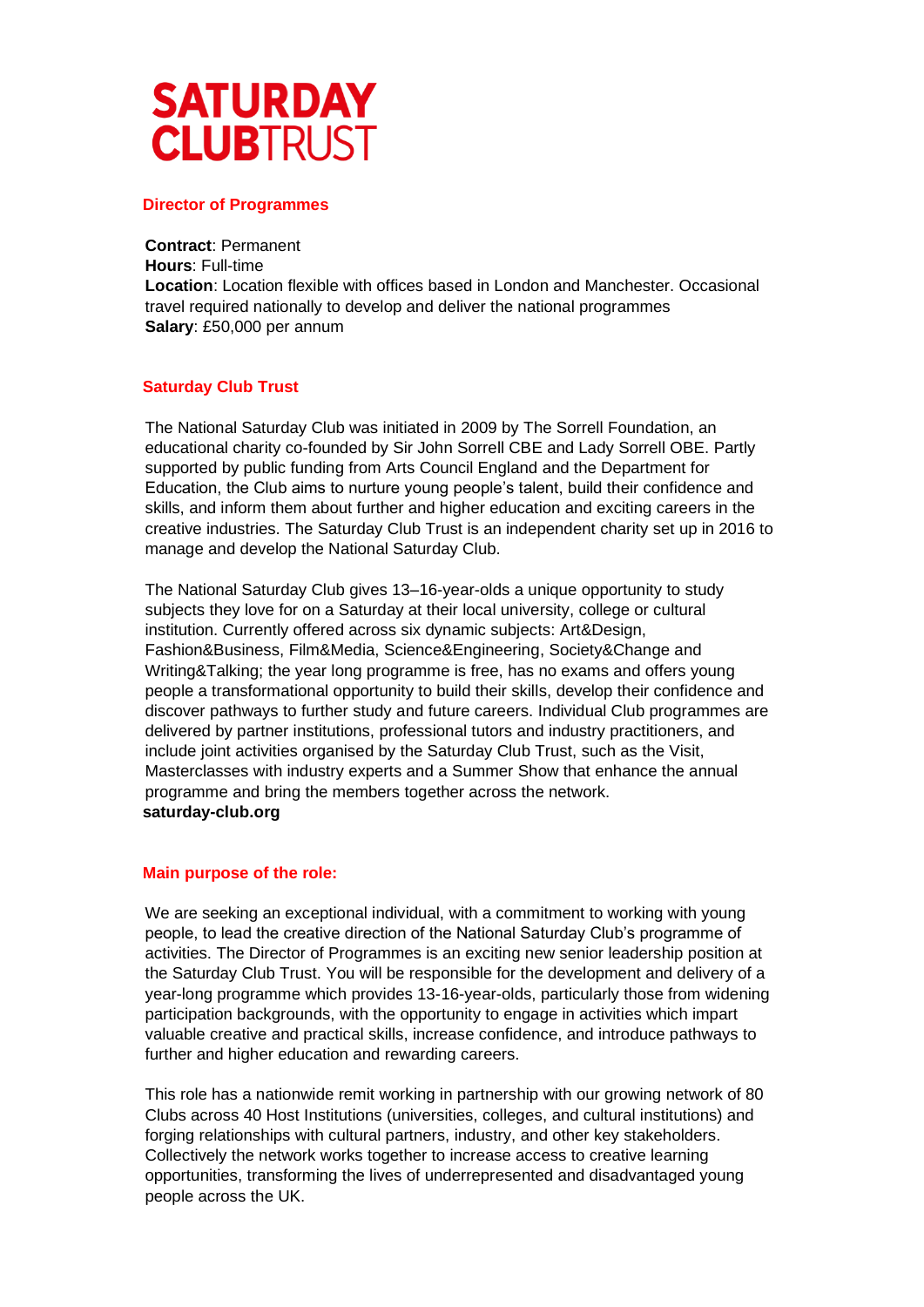The successful candidate will lead the Programmes Team in the delivery of the annual events including The Visit, industry Masterclasses, the Summer Show and graduation ceremonies, as well as the Tutors' Programme. Managing the day-to-day running of a busy and growing department, you will nurture excellent relationships internally and externally. Reporting to the Chief Executive and working closely with the Board, this role will contribute to the strategic development of the National Saturday Club's vision and aims.

We are keen for this opportunity to be open to as many people as possible, especially reach those from outside our usual networks.

# **Role responsibilities:**

- Work as part of the senior leadership team and closely with the Chief Executive to develop a long-term strategy for the development of the creative learning programme with a focus on quality, impact, partnerships and growth
- Oversee and deliver the National Saturday Club's high-quality annual programme of events including The Visit, Masterclasses, Summer Show, Graduation Ceremonies and Tutors' Programme
- Identify and actively build relationships nationally to facilitate outreach and engagement with the cultural and creative sector, industry professionals, community partners, stakeholders and policy makers in the fields of the creativity and education
- Provide effective line management to the Programmes Team, supporting their personal and professional development
- Set, manage and monitor all programme budgets liaising with the Finance **Director**
- Work with the Research and Evaluation Manager to ensure the programme continues to impart positive outcomes for our beneficiaries aligned with our core aims
- Embed a culture of evidence-based review, reflection and learning across National Saturday Club's programmes and work with the Research and Evaluation Manager to use research and data to inform future planning
- Provide timely and relevant information on programmes for the Communications and Development teams
- Oversee the delivery of all events on time and to budget
- Manage the extended network of freelancers, external consultants and subcontractors associated with the programme
- Ensure appropriate systems, processes, and documentation are in place to manage programmes and report on all aspects of the programme and learning activity
- Engage in continuing professional development and maintain awareness of creative practice, informal education pedagogies and issues around access and cultural diversity
- Represent the National Saturday Club nationally, regionally and locally, through networking and attending events
- Ensure compliance with our Safeguarding, Equal Opportunities, Health & Safety and GDPR policies and procedures
- Actively support the National Saturday Club's ambitions to reduce its impact on the environment

# **Skills and Experience Required:**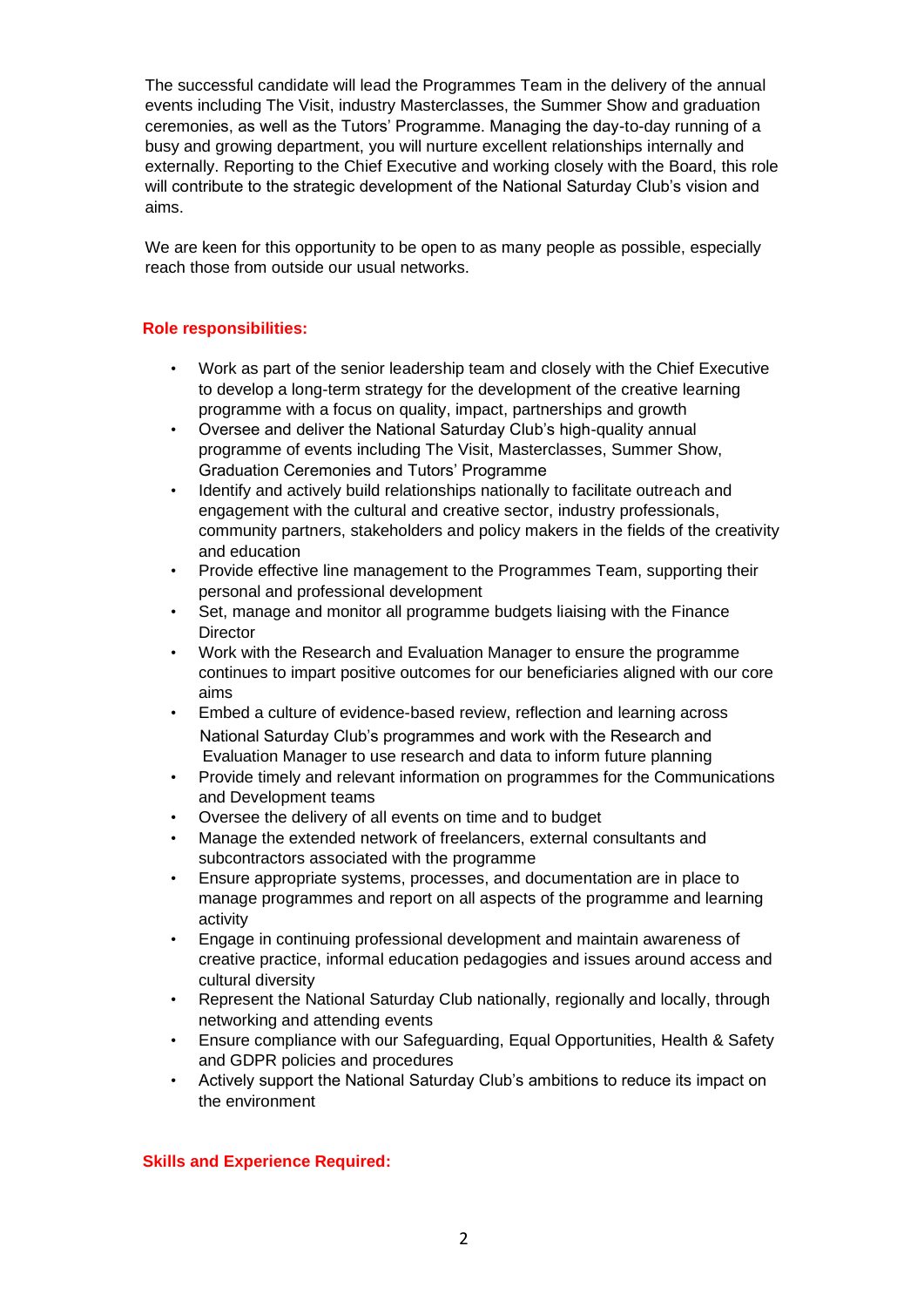### *Essential*

- Undergraduate qualification in a relevant subject area OR relevant transferable skills
- 2 to 3 years' experience of working at a senior or management level and proven ability to lead a team and to motivate and develop staff
- Significant experience of delivering outreach and engagement for diverse young people within an informal learning environment
- An in-depth understanding of and experience in using creative pedagogical approaches and widening participation practices to deliver impactful, high quality and inclusive programming
- Possessing well-established networks across the creative and cultural sector, with education and industry, including designers, artists and a breadth of other industry professions and organisations across the public and commercial sectors
- Experience and track record of developing original engagement opportunities and managing successful and high-quality large-scale events
- Strong background of working in a busy dynamic environment to tight deadlines
- Demonstrable project management skills, with an ability to identify tasks and responsibilities and coordinate efforts to meet requirements, including delivery to time and budget
- Excellent communication skills and ability to communicate well with a wide variety of people and create powerful and engaging narratives. Confidence in public speaking and presenting is essential
- Strong knowledge of arts and cultural-sector learning agendas and creative education in formal and informal settings for young people
- Experience of risk assessment and managing Safeguarding and Health & Safety in creative hands-on delivery settings
- Ability to use Microsoft Office packages such as Outlook, Word, PowerPoint, and Excel

# *Desirable*

- Proven experience working within or with the museum, arts, cultural, heritage or education sectors initiating and developing successful strategic partnerships and collaborations
- Knowledge and/or a keen interest in issues surrounding social mobility, opportunity and the challenges young people face when deciding their future study and careers
- Relevant lived experience (i.e. individuals with experience or understanding of young people from underrepresented communities and disadvantaged backgrounds)
- Experience of monitoring funder requirements and reporting on and evaluating funded activity
- Up-to-date knowledge of GDPR legislation and experience managing privacy policies and procedures
- Knowledge of digital learning and virtual engagement platforms
- Experience of engaging diverse audiences with arts/ heritage and/or museum collections
- Strong understanding of environmental responsibility and how sustainability affects strategy and leadership within businesses
- Knowledge of the creative industries and creative practice
- Good ability to use Adobe design suite software
- Experience with using and developing CRM systems
- Holds a full driving license

Please note some travel and occasional working on Saturdays will be required. The post holder may be required to undertake other duties which are compatible with the overall scope/authority of the role.